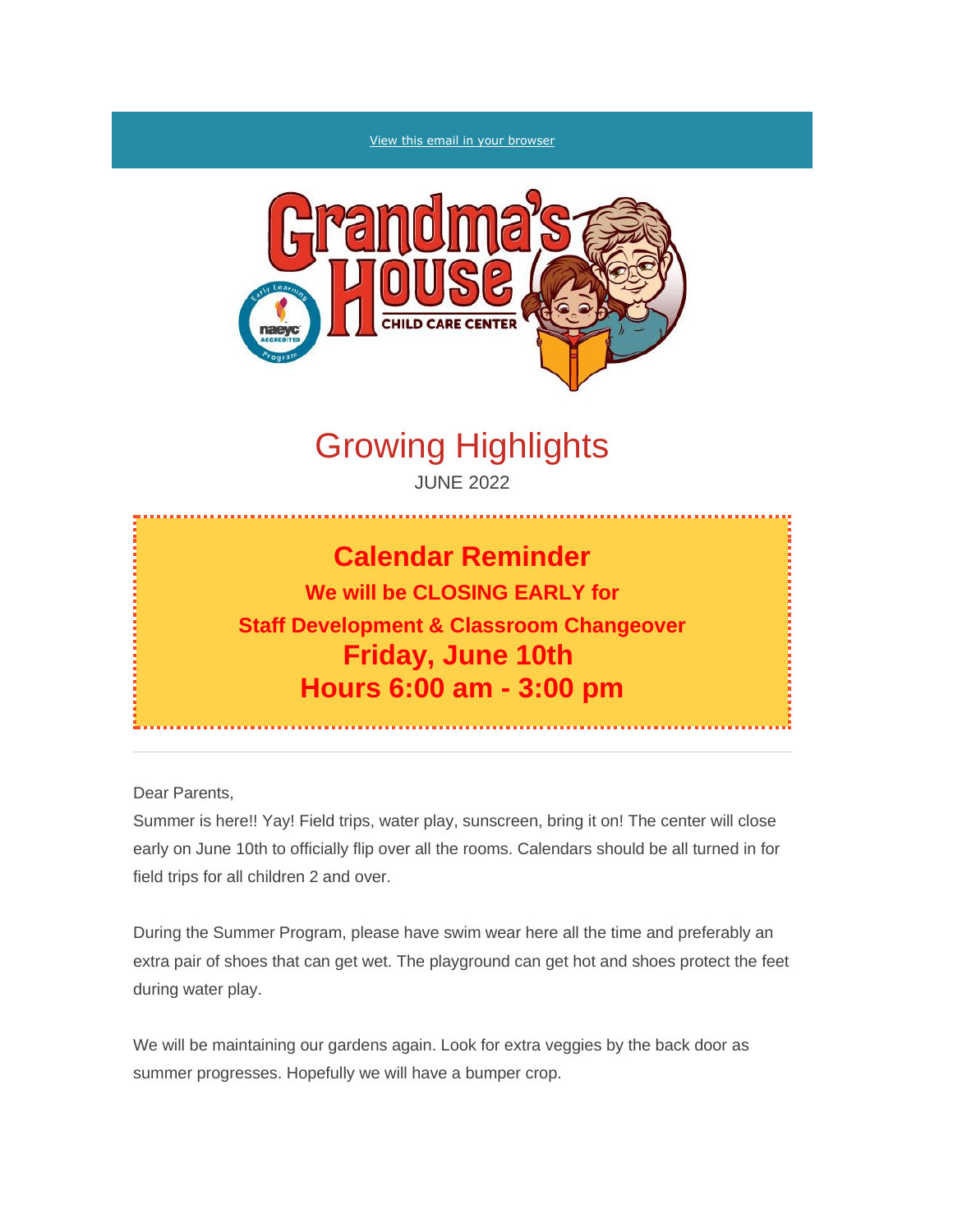As summer moves along, please let me know if your Fall plans change. For children attending 4K at Hartland North in the Fall and planning to stay here for the morning and after school, we can transport to the afternoon session only.

Some day I hope I can write a newsletter without mentioning the "C" word, COVID. Right now there is still a state statute that says a licensed facility needs to follow the isolation/quarantine guidelines or there could be serious consequences if responsible for an outbreak. Child care seems to be the only industry that is still affected by this, and then in turn the industries that you as parents are in, having to cover these quarantines. My heart stops a bit each morning when I open my email to see if there has been a case. The world has stopped being cautious, and in turn that translates to more coming into the center that we cannot control. All I can do is keep the lines of communication open, and wait for new protocol from the health department. If at anytime you want to verify anything we send out, please feel free to call them. The Waukesha Health Department has been wonderful as far as helping us and families determine quarantine timelines.

I hope everyone can enjoy some summer fun with their families and friends. Jane Sweet **Director** [jsweet@grandmashouse.org](mailto:jsweet@grandmashouse.org)

*Summer Program Starts June 13th*

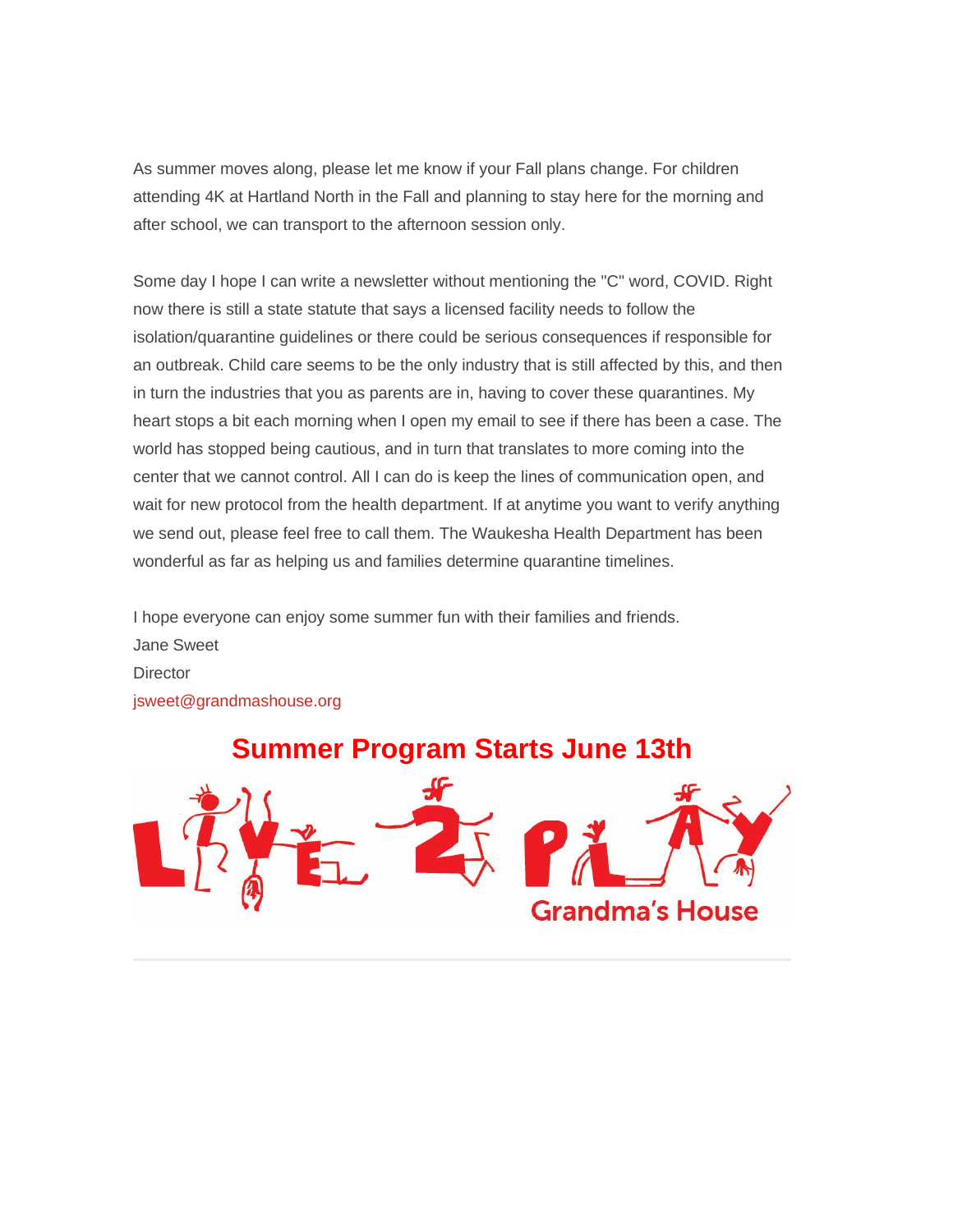

## **June July**

- 3 Ellie A.
- 8 Kate D.
- 10 Lannie L.
- 10 Audrey K.
- 11 Scarlett N.
- 13 Jayla O.
- 15 Ms. Ruth
- 17 Maxfield L.
- 21 Hannah S.
- 22 Braelyn P.
- 26 Adeline W.
- 30 Amos S.
- 30 Jack H.
- 31 Azlin Z.
- 29 Cameron D.
- 30 Bentley W.

# **July**

*CONGRATULATIONS! Ms. Sheryl 30 Years*

## *Grandma's House!*

| June                |          |
|---------------------|----------|
| <b>Ms. Kristine</b> | 15 Years |
| Ms. Bree            | 5 Years  |
| Ms. Emma            | 3 Years  |
| <b>Ms. Suzanne</b>  | 1 Year   |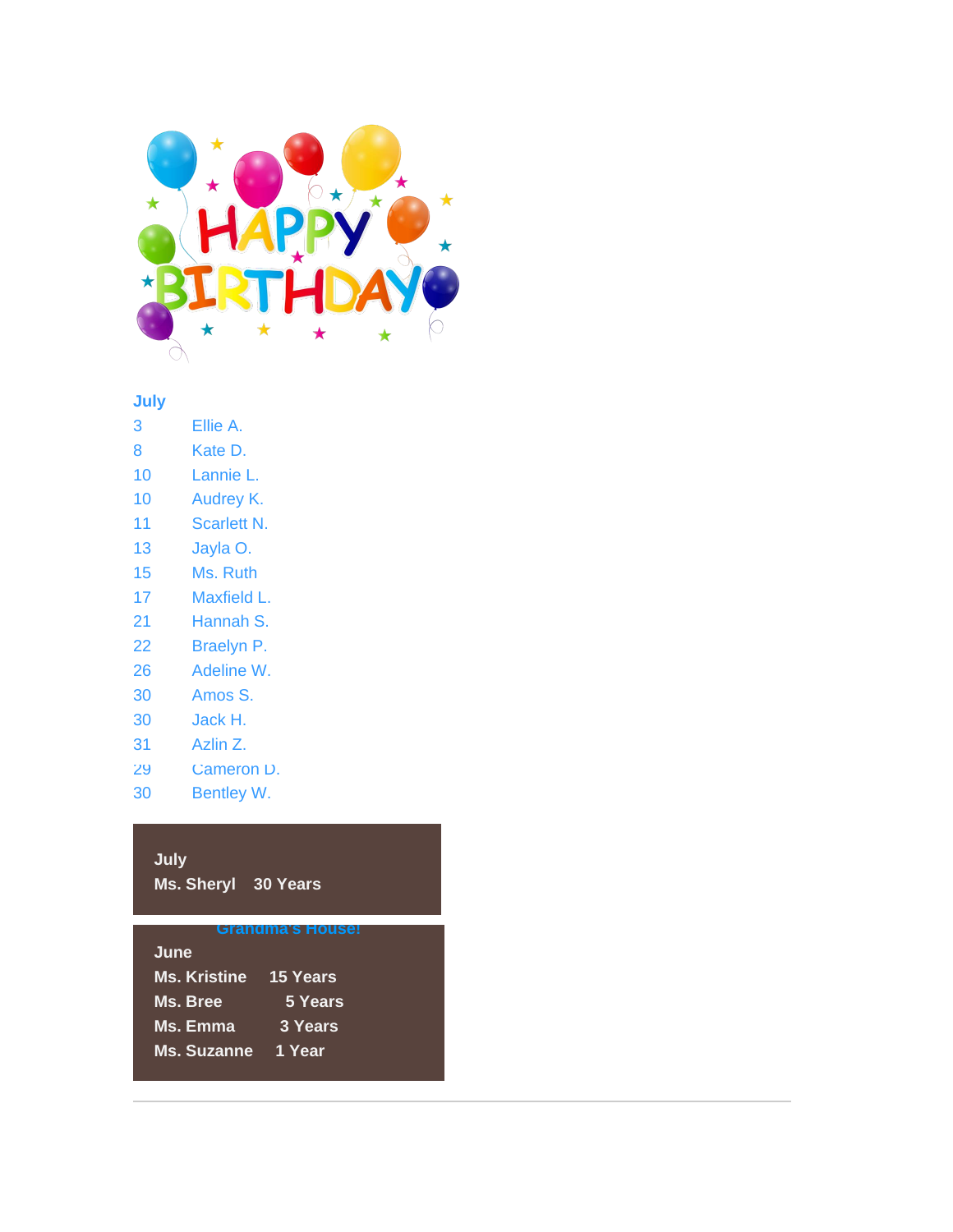# **Scholastic Book Orders**

Orders can be placed online. Go to **[scholastic.com/bookclubs](https://clubs.scholastic.com/home)**. You will set up an account in which they will ask for our **center code: H27BF**.

Books can be ordered and paid for online and will arrive at the center 1-2 weeks after the due date. You can choose to have your books shipped to your home or delivered to the center with our order.

# *Book orders are due by Friday, June 17th*

Reminder, our center earns books each time you order.



*2's*

## *Infants*

Warm weather and sunshine means lots of fun firsts for your little one. It may not be baseball or tag but there are plenty of great outdoor activities for babies to choose from. We do our best daily to meet all the needs of the babies from feeding schedules, naps, playtime, and snuggles along with outside time. Sometimes that means a walk around the neighborhood or enjoying the playground in the afternoon while the toddlers sleep. We also do water play on the playground when it is appropriate. Please bring in three to five swim diapers for us to use for this purpose. A sun hat is also useful this time of year for walks and older babies who are cruising around the playground and in the sun more. Thank you to all of our families

We cannot believe how fast June has gotten here. We have been studying about the Farm and Insects. We enjoyed singing songs about the farm, playing with the big barns in the classroom, and all the animals that have been introduced to us. When we studied insects, we loved learning about the Very Hungry Caterpillar, the Very Clumsy Click Beetle, the Very Lonely Firefly, and the Very Grouchy Lady Bug. Once again we looked at Eric Carle as both an author and an illustrator and how creative he can be in his work. The weather is finally starting to cooperate so we have been spending a ton of time outside digging in the sand, riding bikes, and kicking balls to one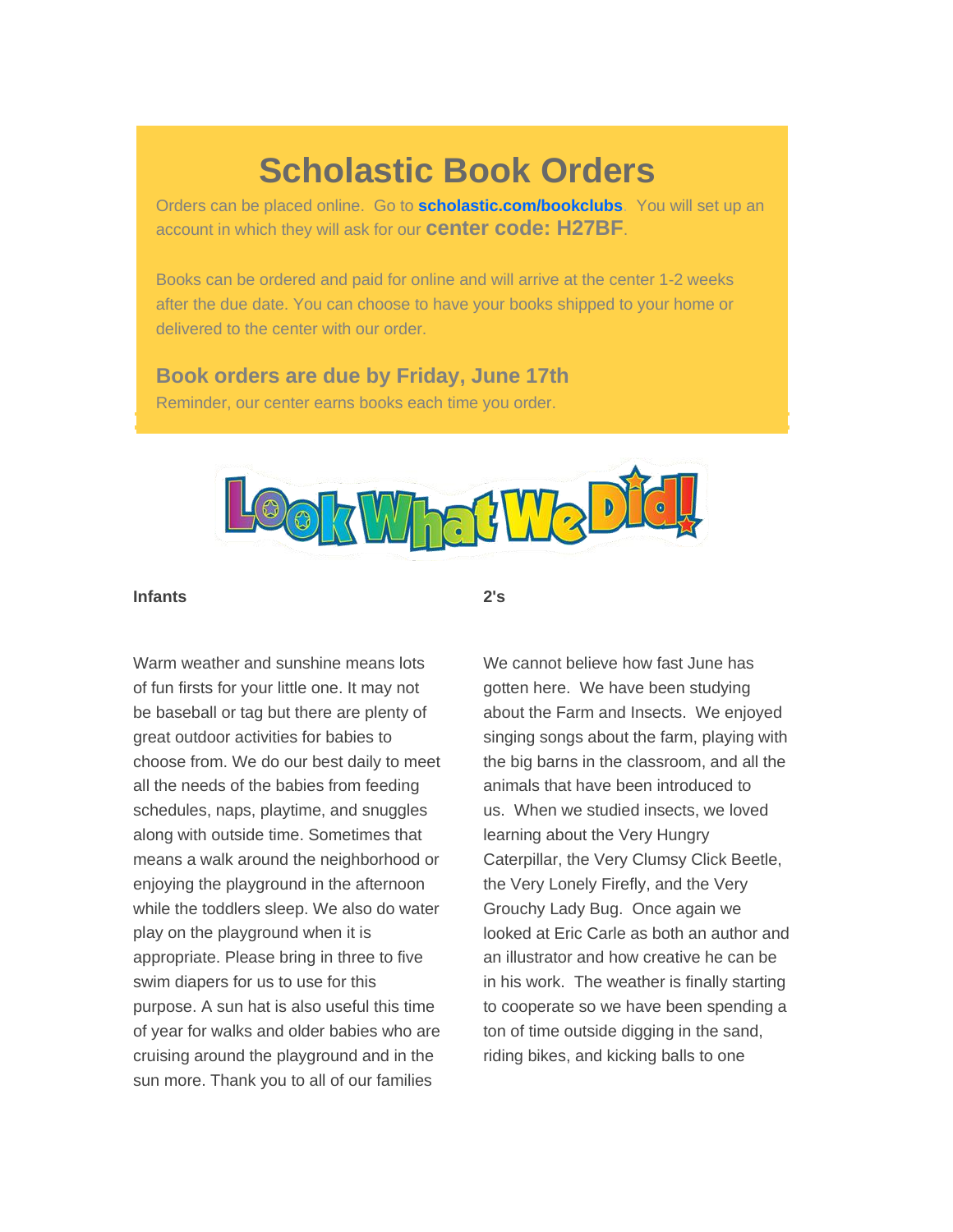for signing our sunscreen form. We apply sunscreen each time we go outdoors. We will be asking you to sign a new form for sunscreen and walking through the neighborhood when the summer program starts. Getting outside and moving is a beneficial experience for everyone! A fun fact about swings as your family also gets out more in nicer weather and may spend time at the park: Swings are one of the best ways to spend time outdoors. Did you know that rocking your baby when they are little and spending time in a swing when they have good head and neck control helps build their inner ear and balance? And we thought it was all in fun. The swinging sensation will sure bring big smiles. Enjoy! *Infants, Ms. Kristine & Ms. Mo*

### *Older Infants*

We are so excited that summer is right around the corner. We like to enjoy the weather by going on buggy rides around town, playing with water tables, and eating our lunch outside. The children really enjoy water play and love getting wet on hot days. Please make sure your child has designated clothing that can get wet, swim diapers, and closed-toe shoes that can get wet. Thank you so much in advance and don't forget to label the items. We really enjoyed learning about flowers and fruit during our May lesson plans. We painted with fruit and matched flowers. The biggest lesson we learned in class was gaining our confidence and practicing our

another on the playground. *2's, Ms. Amy & Ms. Desi*

### *3's*

Yay! Summer is here! Last month we enjoyed our "Flower" unit as we talked about the life cycle of flowers and then went on to plant our own flowers. The children had fun as they counted their scoops of soil into their pots, then added seeds, covered them with soil, watered them, and then placed them in the sun to grow. The children are very excited to watch them grow.

With the warmer weather, please send your child with a labeled water bottle. I can keep them hydrated throughout the day more easily if they have their own water bottles. Also, it's time to take home any winter clothing and switch them out for summer weather appropriate clothing. *3's, Ms. Andrea G.*

# *3's*

Spring is in full force now, please take all winter gear home. We have really been enjoying our time outside riding bikes, playing in the sand, and building with our giant blocks. With all the extra time we spend outside, there are times we may get wet or little extra dirty so please be sure to have spare clothes in your child's cubby. In the classroom, we have been busy observing bugs with magnifying glasses, dancing to music, and following